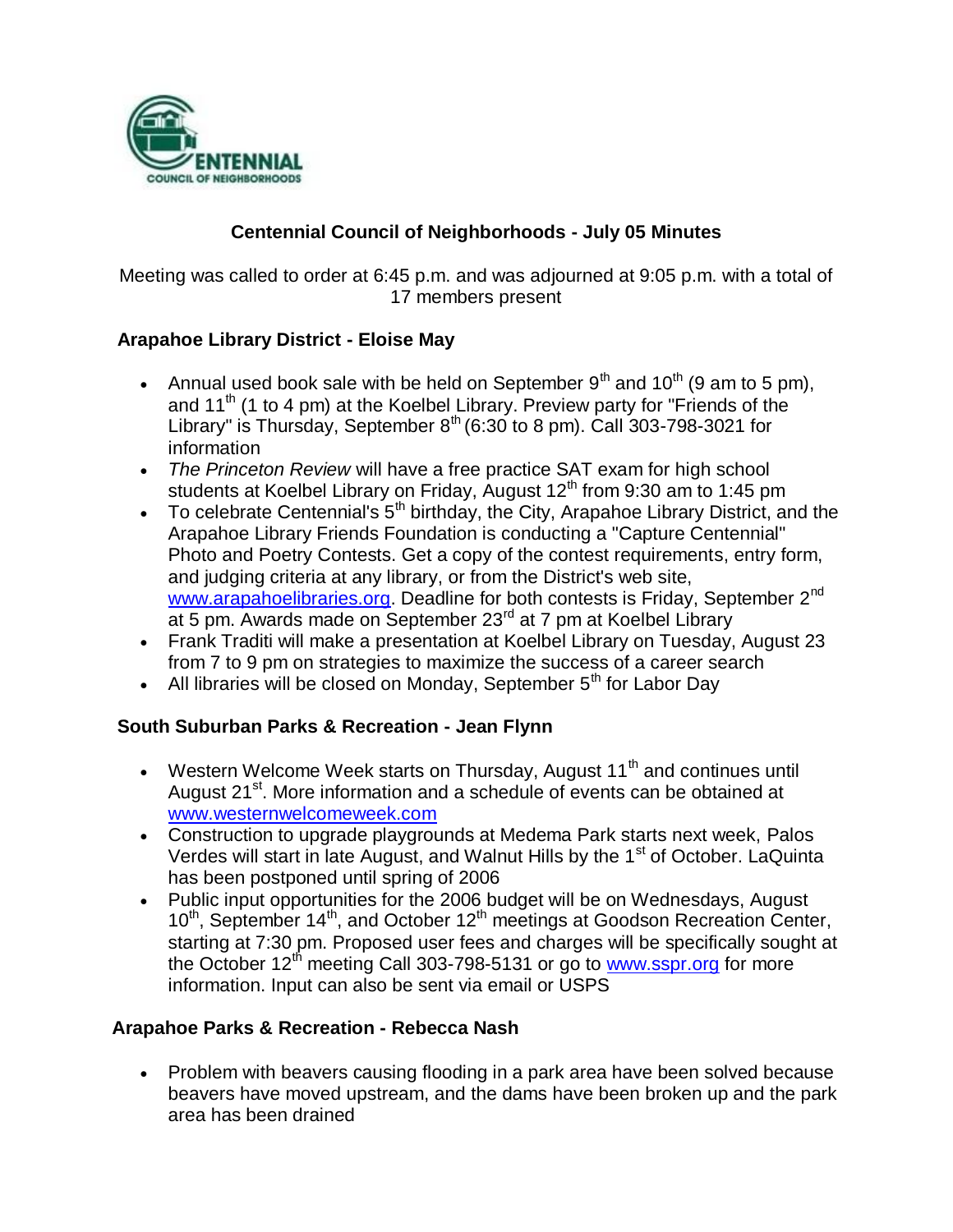- Construction work has started on Hollow Park (Tower Road and Orchard), and also on Willow Trace Park (Himalaya and Reservoir)
- Boy Scout Eagle project has constructed 3 owl nest platforms, 3 bat houses, and a tern box in Hollow Park
- Gravel trails in back of the Recreation Center (Orchard and Buckley) were washed out by drainage runoff. Have been replaced with concrete. Skate Park near the Recreation Center has been very successful, but is suffering with a severe problem of graffiti
- Solar lighting will be installed in the shelter at Willow Trace Park

### **Arapahoe County Sheriff - Mark Fisher**

- Sheriff's deputies arrested 4 suspects in an ID fraud ring in Heritage Greens neighborhood. They had stolen 486 pieces of mail from mailboxes and were using the information to create false credit cards, driver's licenses, etc. Initial call to sheriff was made by citizen because of suspicious a vehicle in the neighborhood at 3 am. Postal Inspectors were looking for these suspects for a long time
- A criminal intent, first degree murder arrest made of suspect who was pouring gasoline in sewers in the neighborhood where his ex-girlfriend lived. The plan was to blow up the entire neighborhood. Arapahoe Sheriff's and Littleton Fire worked together for about 8 hours to decontaminate the area. A successful joint command center was set up and 18 to 20 homes were evacuated. Suspect had doused himself with gasoline and planned to be a human bomb by driving into the house and igniting all the gasoline

### **Littleton Fire District - John Mullin**

- Cunningham Fire is accepting bids for construction of the new fire station and is purchasing a new command vehicle and a medical unit
- Fire-Rescue International Conference will be held in Denver on August 11 to 13<sup>th</sup> at the Convention Center
- Littleton, South Metro, and Parker sent about 35 firefighters to the recent large wildfire in southern Colorado. They were there for 2 weeks
- Littleton and South Metro are cooperating on a new multi-agency communications center (combined dispatch center)

### **City of Centennial - Nancy Reubert**

- The City has hired a new web master for the City's web site, starting on August 1st
- The first 2 City code violation summons have been scheduled for the Municipal **Court**

# **City of Centennial - Tex Elam**

 Public hearings will be held concerning Arapahoe and Dry Creek Call-n-Rides, additional service for bus route 77, and direct weekend service to Denver on the I-25 Corridor Line light rail. Centennial citizens are encouraged to attend and voice their opinions on these subjects. Nearby meetings will be at Smoky Hill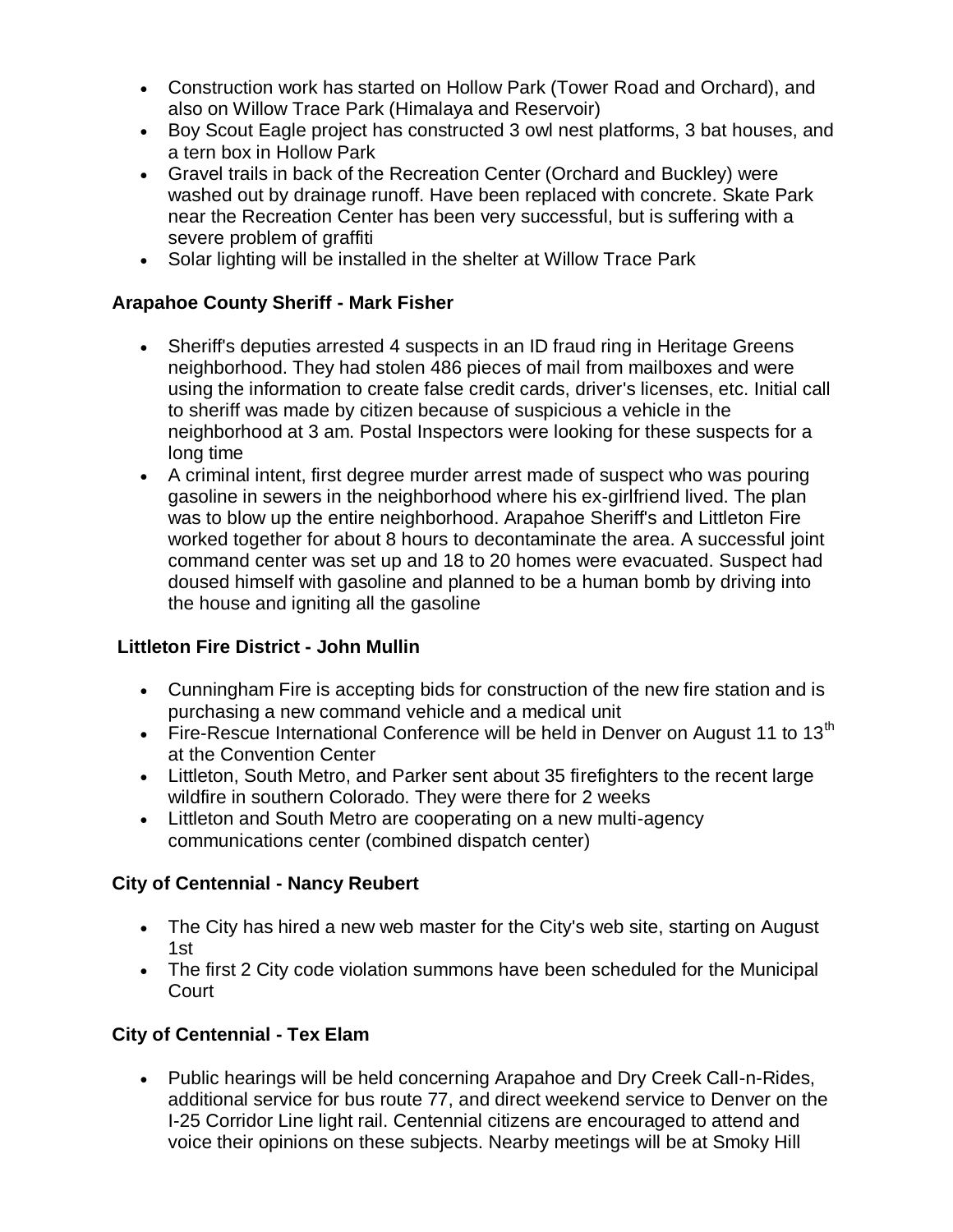Library on Tuesday, August 23 at 7 pm, at Castlewood Library on Tuesday, August 30 at 7 pm, and Lone Tree Recreation Center on Tuesday, September 13 at 7 pm

# **Sexually Oriented Business Ordinance - City Attorney - Robert Widner**

- Federal law requires the City to provide the opportunity for sexually oriented businesses to operate within the City
- City can require reasonable restrictions/regulations concerning the time/use/manner of these types of businesses
- Centennial's regulations are based on previously court tested rules used in other metro area cities
- The regulations will control the "secondary effects" (unlawful sexual activity, transmission of sexual diseases, reduction of surrounding property values) usually associated with these businesses
- Location will be constrained to an area of I-25 on the west, south Havana St on the east, Geddes Ave on the south, and the northern limits of the City. This area provides 9 possibilities for the businesses. Some of these 9 properties already have developments on them, but could be redeveloped
- Business cannot be within 1000 feet of a school, a park, a residential property, or another such business
- There are also restrictions on minimum interior lighting, separation of patrons from entertainers, observation of the entire interior area by management personnel (no private rooms), outside signage, merchandise for sale or entertainment cannot be visible from the windows, etc.
- This is an emergency ordinance, which would go into effect immediately upon approval by City Council

# **CenCON Reports - President - Cathy Noon**

- CenCON is trying to arrange to have a SB-100 seminar with the Orten & Hindman Law firm. This would probably happen in September. We need a volunteer(s) to help organize this seminar
- CenCON members Gerry Cummins, Rhonda Livingston, Doug Milliken, Cathy Noon, and Ron Weidmann are candidates for positions at the City of Centennial

### **- Treasurer - Gerry Cummins**

| <b>Checking Previous</b><br>Balance: | \$361.67 | <b>Savings Previous</b><br>Balance: | \$4461.19  |
|--------------------------------------|----------|-------------------------------------|------------|
| Income:                              |          | \$150.00 Income (Dues):             | \$<br>0.00 |
| Expenses:                            |          | $-$ \$ 79.40 (Interest):            | \$<br>1.57 |
| <b>Closing Balance:</b>              | \$432.27 | <b>Closing Balance:</b>             | \$4462.76  |